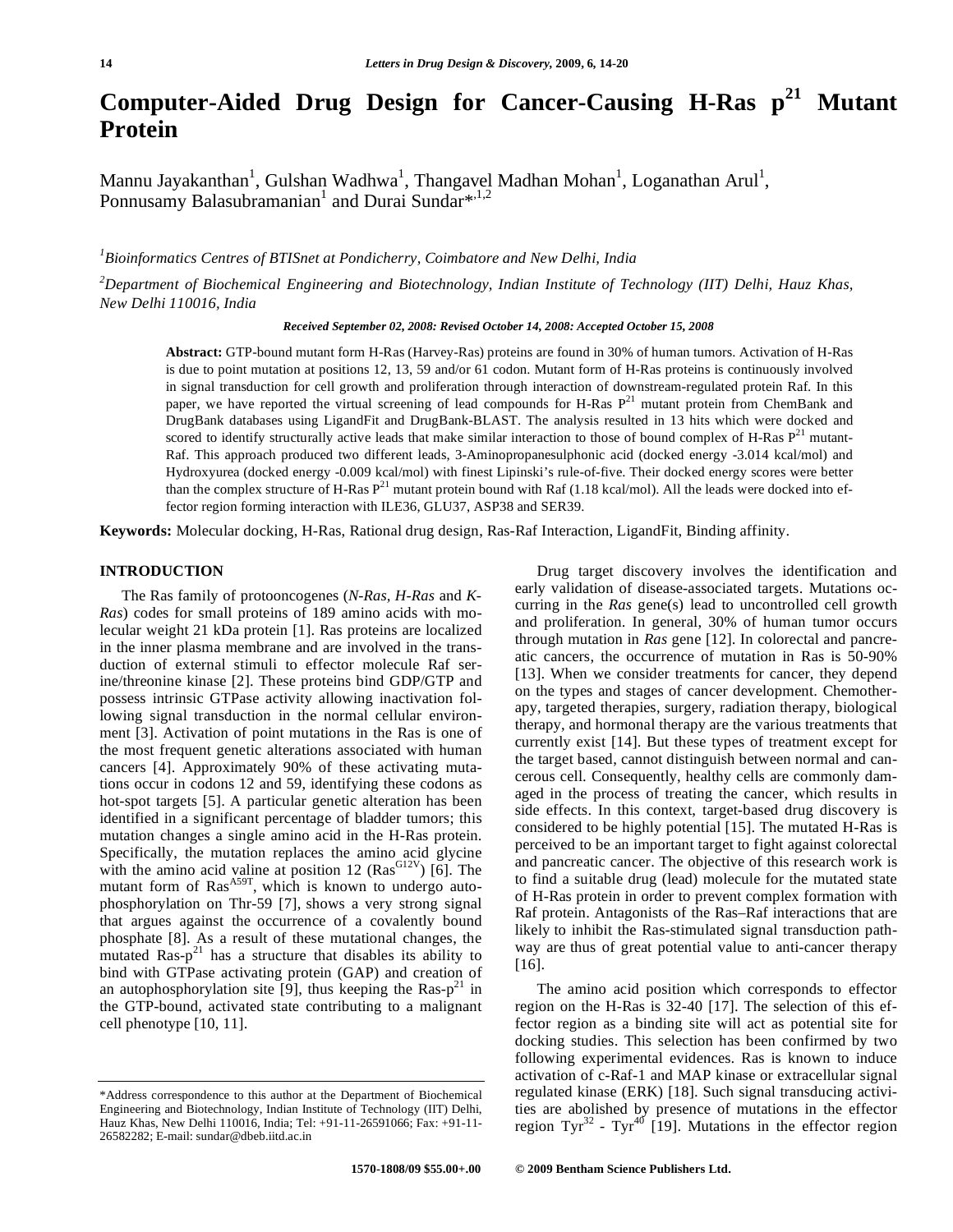affect neither guanine-nucleotide binding nor GTPase activity, so the effector region is considered to be the region that interacts with the target effectors of the Ras protein [20]. In second, the experimental results of x-ray crystallographic and nuclear magnetic resonance (NMR) analyses have shown that the three-dimensional structure of the Ras protein changed upon GDP to GTP exchange [21]. In particular, the conformations of the  $Asp^{30}-Asp^{38}$  and  $Gly^{60}-Glu^{76}$  regions change significantly, and these regions are called switch-I and switch-II, respectively [22]. The switch I region essentially overlaps with the effector region. Some mutations in the switch I region of Ras have been reported to diminish the interaction with GAPs, Raf-1 [23]. The significant regions of Raf that bind to Ras protein have been identified as 80 amino acid N-terminal region, the so-called Ras binding domain (RBD) [24].

There has been a variety of approaches attempted for inhibiting Ras-induced activation of the Raf, ERK mitogenactivated protein kinase (MAPK) signaling cascade and inhibitors of farnesyltransferase [25-27]. In addition, two types of inhibitors namely non-steroidal drug and peptide inhibitors of Ras–Raf interaction have been developed. Sulindac sulfide, an anti-inflammatory drug was shown to decrease the Ras-induced activation of its main effector, the c-Raf-1 kinase [28] and two peptide inhibitors such as RKTFLKLA and RRFFLDIA identified from the Ras effectors GAP and c-raf-1 were shown to interfere with Ras–Raf association [29]. The peptide sequences 94-ECCAVFR-100 and 95- CCAVFRL-101 derived from the Ras-binding domain (RBD) of c-raf-1 have been shown to interfere with Ras–Raf association at least 20% at 100 microM [30]. Recently, the MCP1 compounds and its derivatives, 53 and 110 were isolated based on their ability to inhibit the activation by Ras of its downstream effectors Raf-1, MEK1 and ERK [31, 32]. However, no significant inhibition was observed when using MCP compounds to demonstrate inhibition of interaction between H-Ras and Ras-binding domain of Raf-1 [31]. As we have shown here, our approach can identify drug molecules and providing a way towards target-based drug discovery.

### **MATERIALS AND METHODS**

The protein structures of H-RAS P21 mutant ( $\text{Ras}^{\text{G12V}}$ ,  $A59T$ ) (521P) and of Ras-binding domain (1WXM) were downloaded from Protein Data Bank (PDB: http://www.rcsb.org/pdb/home/home.do) [33]. Two types of *in silico* methods were carried out to predict potential binding site in H-Ras. In first, rigid docking methodology was used to determine energetically favorable positions and orientations of functional groups on the surface of the complex between mutated H-Ras and a Ras-binding helix (RBH). The RBH helix (residues 78–89) contains two critical residues (Lys84 and Arg89) for Ras–Raf interaction, as mutants at these positions have been shown to abolish the Ras–Raf binding *in vivo* completely [34]. The rigid docked structure of the mutated H-Ras–RBD complex was predicted by using molecular docking software AutoDock 3.0 [35] and shown in Fig. (**1**).

When preparing the AutoDock 3.0 parameters, Kollman charges, solvation parameters, polar hydrogens were added



**Fig. (1).** Mutated H-Ras-Ras Binding Domain (RDB) Complex Structure; the regions of effector loop and switch II in mutated H-Ras are colored in yellow and red respectively.  $GTP.Mg^{2+}$ , an activator of H-Ras is colored in pink. In Raf, Ras binding domain (RBD) is colored in blue. Mutated H-Ras and Raf are represented in "Ribbon" model and  $GTP.Mg^{2+}$  is in "Ball and Stick" model.

and water molecules removed from the receptor (mutated H-Ras). Kollman charges and all hydrogens were added to the RBD. The number of rotatable bonds was set to be 10. Ten docking runs were performed for mutated H-Ras-RBD interaction. The docked residues such as Ser81 and Arg89 of RBH were involved in hydrogen bond interaction with Glu37 and Try40 of the mutant H-Ras protein. In addition, Lys84 of RBH was involved in salt bridge with Try40 of mutant H-Ras, consistent with mutagenesis studies [34]. In another method, the multiple sequence alignment result of distinct sequences of Ras proteins that are involved in interactions with Raf and other candidate Ras effector targets (Fig. (**2**)) has shown that 'Core-Ras sequence domain' (residues 32-40), a part of conformational sensitive switch-I region, may represent a common interaction site for all Ras-GTP binding proteins, and may show complete identity with the equivalent sequences of Rap-1A, TC21 and RIN proteins. From the above two *in silico* studies, we concluded that selecting effector region (residue 32-40) of Ras protein as a binding site for drug interaction will be beneficial for anti-cancer therapy.

Screening of ligand molecules was carried out initially through BLAST search engine by submitting the mutated H-Ras (PDB ID: 521P) protein sequence to DrugBank database (http://redpoll.pharmacy.ualberta.ca/drugbank/drugBlast.htm). The DrugBank database is a unique Bioinformatics and cheminformatics resource that has 4300 drug entries (FDAapproved, nutraceuticals, biotech products and experimental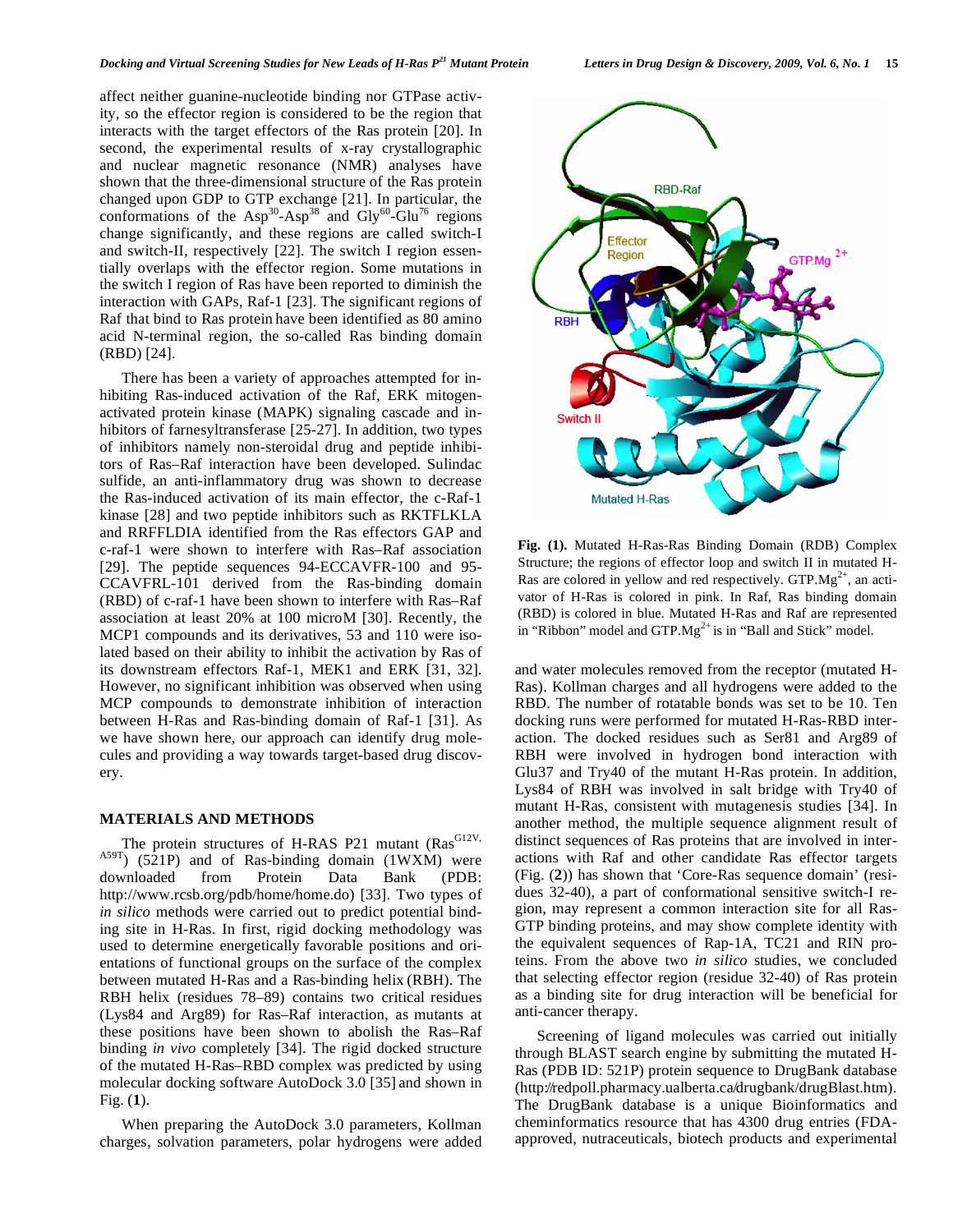| <b>Effector Region</b> |    |  |  |  |  |  |   |   |  |  |    |  |  |  |  |  |   |    |  |  |  |  |    |    |            |  |     |
|------------------------|----|--|--|--|--|--|---|---|--|--|----|--|--|--|--|--|---|----|--|--|--|--|----|----|------------|--|-----|
|                        | 20 |  |  |  |  |  |   |   |  |  | 30 |  |  |  |  |  |   | 40 |  |  |  |  |    | 50 |            |  |     |
| Ki-Ras                 |    |  |  |  |  |  | N | н |  |  |    |  |  |  |  |  | S |    |  |  |  |  | E. | m. | $\epsilon$ |  | L D |
| H-Ras                  |    |  |  |  |  |  |   | н |  |  |    |  |  |  |  |  | S |    |  |  |  |  |    |    |            |  | L D |
| N-Ras                  |    |  |  |  |  |  |   | н |  |  |    |  |  |  |  |  | s |    |  |  |  |  |    |    |            |  | D   |
| RAR <sub>1</sub> A     |    |  |  |  |  |  |   |   |  |  |    |  |  |  |  |  | S |    |  |  |  |  |    |    |            |  |     |
| <b>TC21</b>            |    |  |  |  |  |  |   |   |  |  |    |  |  |  |  |  | S |    |  |  |  |  |    |    |            |  | L D |
| RIN                    |    |  |  |  |  |  | н |   |  |  |    |  |  |  |  |  |   |    |  |  |  |  |    | P  |            |  |     |

Fig. (2). Ras effector-interaction sequences; the multiple sequence alignment of Ras family of proteins that are involved in interactions with Raf and other candidate Ras effector targets. Effector region of Ras family shows complete identity with the equivalent sequences of Rap-1A; TC21 and RIN may represent a common interaction site for all Ras-GTP binding proteins. This multiple sequence alignment was carried out by using online ClustalW tool and the figure was generated by BioEdit.

drugs) with details of protein targets [36]. The DrugBank search showed trifluoroethanol, S-oxymethionine, and isopropanol as active ligands. In a second approach, ChemBank ligand entries were downloaded from Ligand.Info (http://ligand.info/) in SDF format. This ChemBank subset has 2344 entries of ligand and it was used for virtual screening and docking into effector region of mutated H-Ras by using Discovery Studio/LigandFit program (version 1.7, Accelrys Software Inc.) to identify active potential drugs [37]. This LigandFit docking algorithm is an interactive procedure in which random ligand conformations are generated a specified number of times,  $N_{\text{MaxTrial}}$ . The procedure maintains a 'Save List' in which the best-docked structures found by the algorithm were stored. The shape of each candidate ligand conformation is compared to that of the active site and if the shape similarity of the candidate conformation is worse than that of any saved structure (in the *Save List*), the candidate conformation is rejected. Otherwise, the candidate conformation is selected for docking. A Monte Carlo method was employed in the conformational search of the ligands. During the search, bond length and bond angles remained constant, only Rota table torsion angles were changeable. The binding site prediction tool of LigandFit docking program was used to predict receptor cavities and it resulted in two binding sites which comprise within effector region of mutated H-Ras protein. These two receptor cavities were having 575 atoms in binding site-I (Fig. (**3a**)) and 135 atoms in binding site-II (Fig. (**3b**)).

The virtual screened ligand molecules of BLAST, such as trifluoroethanol, S-oxymethionine, and isopropanol were used to dock into effector region of mutated H-Ras protein using AutoDock 3.0. In the receptor parameter setting, Kollman charges, solvation parameters and polar hydrogen's were added and water molecules removed, importantly grid parameter of ligand was set to the effector region of mutated H-Ras. Gasteiger charges and all hydrogens (polar and non polar) were added for ligands, and the number of rotatable bonds was set in the order of 2-5. Ten docking runs were performed for each of the virtual screened ligand molecules.

#### **RESULTS AND DISCUSSION**

Towards finding suitable inhibitor(s) for mutant H-Ras, the binding energy of H-Ras and Raf interaction has to be initially predicted. This was done using molecular docking software AutoDock 3.0. The mutated H-Ras and RBD of Raf protein interaction was observed with minimal docked energy of 1.18 kcal/ml (Fig. (**1**)). The binding site for ligand molecules docking was selected based on core effectors region of the H-Ras corresponding to the amino acids residues 32-40 as per the experimental references and *in silico* methods described earlier. Once the ligand screening was completed, it was docked into the target site and evaluated for goodness-of-fit. In this approach, AutoDock 3.0 and Ligand-Fit were used to dock the ligand molecules into binding site of mutated H-Ras, followed by the scoring function in order to evaluate the interaction between mutated H-Ras and of the ligand molecules. Dock energy was used to identify the cor-



**Fig. (3).** A schematic representation of the grid systems for binding site-I and II (Green boundary, Jacks representation). (**a**) Binding site-I is having 575 atoms and (**b**) 135 atoms in binding site-II that were embraced within effector region of Ras. The ligand molecule such as 3-Aminipropanesulphonic acid was matching exactly with the position of biding site-I and hydroxyurea matching with biding site-II in grid system. These two ligand molecules were screened by LigandFit docking algorithm.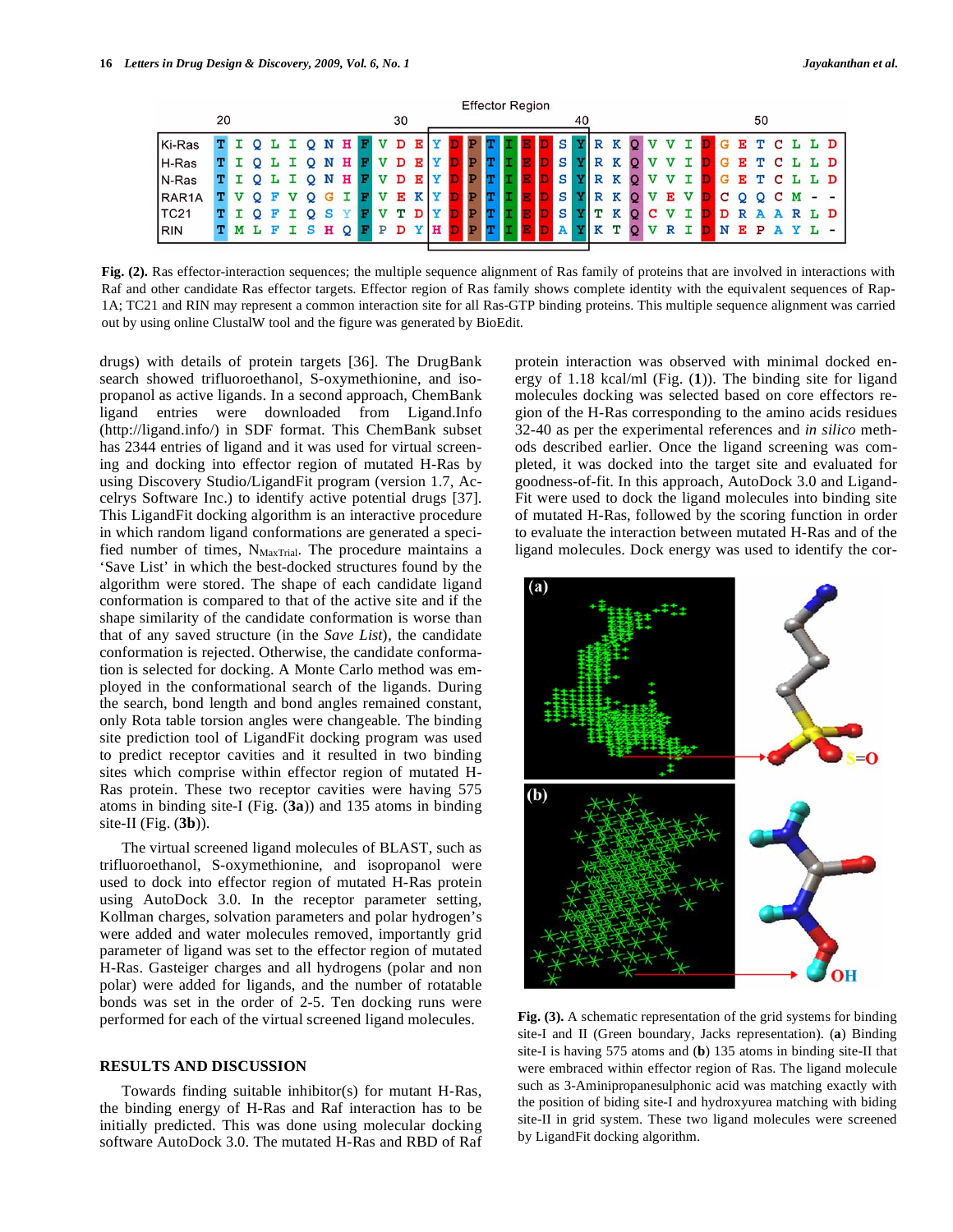rect binding pose and then ranked the most befitting targetligand complex based on their binding affinity. The docked energy of mutated H-Ras into each of the ligand molecules such as trifluoroethanol, S-oxymethionine, isopropanol was - 3.27, -4.13, and -3.00 kcal/mol, respectively.

The LigandFit docking algorithm produced 10 different hits of ligand, such as YS035, nizatidine, leuhistin, 3 aminopropanesulphonic acid, guanidine, acetamide, methoxamine, urea, aluminum fluoride and hydroxyurea from two different binding site cavities that were encompassed in effector region of mutated H-Ras. The ChemBank ligand subsets such as YS035, nizatidine, leuhistin and 3 aminopropanesulphonic acid were used to dock into mutated H-Ras protein in the receptor cavity consisting of 575 atoms, where as the remaining ligand molecules guanidine, acetamide, methoxamine, urea, aluminum fluoride and hydroxyurea were used to dock into other receptor binding cavity that consists of 135 atoms. These two ChemBank subsets were docked using LigandFit method and the dock energies are described in Table **1**. The purpose of LigandFit docking algorithm used in ChemBank subset was to perform a virtual-screening of ligands from database and to dock with the target molecule, while in Autodock 3.0, there is no option for virtual screening of ligands. Comparison of docked energy of all ligand-H-Ras (mutated) complex into the docked energy of mutated H-Ras-RBD interaction showed that the ligand (lead) interactions were energetically lesser and more stable in biological reaction. Besides the identifying of the ligands molecules for high binding affinity and selectivity into target mutated H-Ras protein molecules, it was also investigated for their suitability to act as drug molecule. This was achieved by their adherence to the properties such as Absorption, Distribution, Metabolism, and Excretion (ADME) as per the Lipinski's "rule of five".

From the inspection of ligand molecules, we observed that all the screened ligand molecules except S-oxymethionine and YS035 were found to obey Lipinski's rule-of-five (Table **1**). These two ligand molecules have more than 5 hydrogen bond donors. It didn't fall under the Lipinski's rule of five for further drug development process. The ligand molecules such as trifluoroethanol, propan-2-ol and Soxymethionine are solvents. These will produce only solvent effect to the target mutated H-Ras. Leaving the above, 3 aminopropanesulphonic acid (Fig. (**4a**)) was docked with energy of -0.009 kcal /mol at the binding site-I and hydroxyurea (Fig. (**4b**)) with -3.014 kcal /mol at the binding site-II. These two ligand molecules were also found to obey the Lipinski's rule of five (Table **1**) and were selected for further "re-docking" procedure with mutant H-Ras by using Autodock 3.0 instead of LigandFit to validate the docking results. In the resulted "re-docking" complexes (Fig. (**5**)), the residues, ILE36 and GLU37 of mutant H-Ras were involved in hydrogen bond formation with 3-aminopropanesulfonic acid whereas hydroxyurea was found to have hydrogen bond with ASP38 and SER39. Hence, we used both the AutoDock 3.0 and LigandFit docking procedure for all ligand molecules. It was confirmed from both the docking results that ligand molecules were involved in hydrogen bond formation into effector region of mutated H-Ras for stopping signal transduction in cell growth.

This result corroborates well with earlier experimental results [38-44] and it is evident that the identified binding conformations of these inhibitors are reliable and produce anti-tumor effects in a variety of solid tumor and leukemia. 3-aminopropanesulfonic acid is a synthetic gammaaminobutyric acid (GABA) analog. It was reported in the transport of  $Ca^{2+}$  by mitochondria isolated from rat liver and this molecule would enhance  $Ca^{2+}$  uptake with a  $K_m$  value of 2.63 mM. It would behave as an uncompetitive activator of  $Ca<sup>2+</sup>$  uptake under pathological conditions such as oxidative stress [38]. Hydroxyurea is an antineoplastic agent that produces anti-tumor effects in animals and man in a variety of solid tumor and leukemia [39, 40]. It was earlier reported

| <b>Ligand Molecules</b>      | <b>Molecular</b><br>Formula      | <b>Docked Energy</b><br>(kcal/mol) | <b>Drug</b>    | <b>Machine</b> | Molecular<br>Weight<br>(g/mol) | <b>XLogP</b> | <b>H-Bond</b><br><b>Donors</b> | <b>H-Bond</b><br><b>Acceptors</b> |
|------------------------------|----------------------------------|------------------------------------|----------------|----------------|--------------------------------|--------------|--------------------------------|-----------------------------------|
| Trifluoroethanol             | $C_2H_3F_3O$                     | $-3.27$                            | N <sub>o</sub> | AutoDock 3.0   | 100.04                         | 0.71         | $\mathbf{1}$                   | 4                                 |
| Propan-2-ol                  | $C_3H_8O$                        | $-4.13$                            | No             | AutoDock 3.0   | 60.10                          | $+/- 0.19$   | $\mathbf{1}$                   |                                   |
| S-Oxymethionine              | $C_5H_{10}NO_3S$                 | $-3.00$                            | N <sub>0</sub> | AutoDock 3.0   | 309.31                         | $-2.7$       | $\overline{7}$                 | 9                                 |
| YS035                        | $C_{21}H_{30}NO4$                | 34.36                              | N <sub>0</sub> | LigandFit      | 330.24                         | 4.063        | 10                             | 5                                 |
| Nizatidine                   | $C_{12}H_{21}N_5O_2S_2$          | 21.232                             | Yes            | LigandFit      | 310.28                         | 0.643        | 2                              | 7                                 |
| Leuhistin                    | $C_{11}H_{19}N_3O_3$             | 11.772                             | No             | LigandFit      | 222.14                         | 0.249        | $\overline{4}$                 | 6                                 |
| 3-aminopropanesulphonic acid | $C_3H_9NO_3S$                    | $-3.014$                           | Yes            | LigandFit      | 130.1                          | $-0.998$     | $\overline{2}$                 | $\overline{4}$                    |
| Guanidine                    | $CH_5N_3$                        | $-3.581$                           | N <sub>o</sub> | LigandFit      | 54.03                          | $-0.988$     | 3                              |                                   |
| Acetamide                    | $C_2H_5NO$                       | $-3.047$                           | N <sub>0</sub> | LigandFit      | 54.03                          | $-0.813$     | $\mathbf{1}$                   |                                   |
| Methoxamine                  | CH <sub>5</sub> NO               | $-1.643$                           | N <sub>0</sub> | LigandFit      | 42.02                          | $-0.648$     | $\mathbf{1}$                   | $\overline{c}$                    |
| Urea                         | CH <sub>4</sub> N <sub>2</sub> O | 0.925                              | Yes            | LigandFit      | 56.02                          | $-1.043$     | $\overline{2}$                 |                                   |
| Aluminum fluoride            | $ALF_3$                          | $-0.05$                            | N <sub>0</sub> | LigandFit      | 83.98                          | 0.596        | $\Omega$                       | $\Omega$                          |
| Hydroxyurea                  | $CH_4N_2O_2$                     | $-0.009$                           | Yes            | LigandFit      | 72.02                          | $-1.055$     | 3                              | $\overline{2}$                    |
| Mutant H-Ras-RBD of Raf      |                                  | 1.18                               | N <sub>o</sub> | AutoDock 3.0   |                                |              |                                |                                   |

**Table 1. Docked Energy and Lipinski's Values of Ligand Molecules**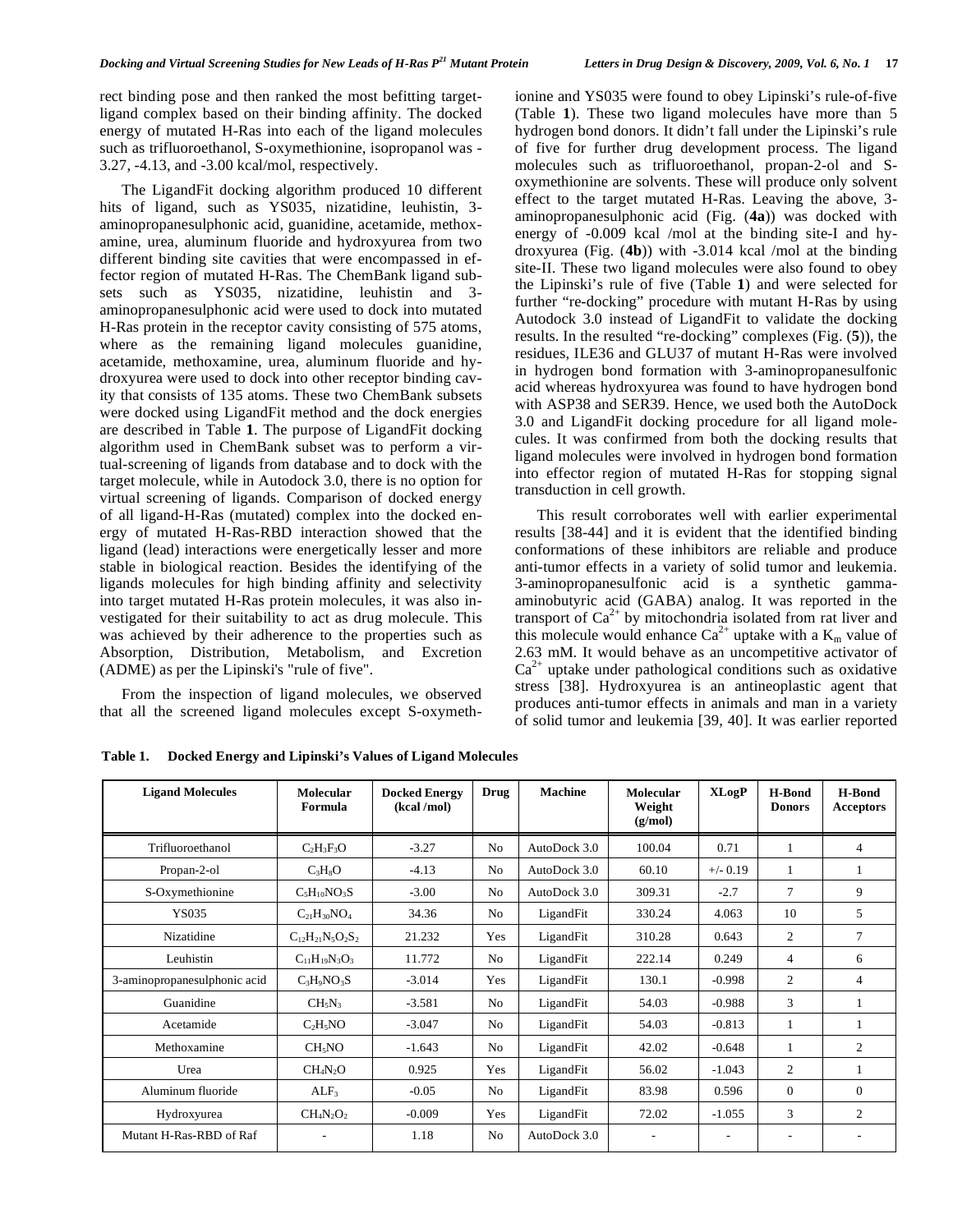

**Fig. (4).** Illustration of docked structure for (**a**) 3 aminopropanesulphonic acid in ligand binding site-I and (**b**) Hydroxyurea in ligand binding site-II of mutated H-Ras. This protein structure is represented as both "secondary structure schematics" and "ball and stick" model (Colored in Cyan) and ligands are in "Ball and Stick" model (Colored by CPK, Red-Oxygen, Yellow-Sulfur, Light grey-Carbon, Nitrogen-Blue, Hydrogen-Cyan. LigandFit docking algorithm was used for virtual-screening of ligands from ChemBank database and used to dock with the H-Ras. This figure was generated by DS Visualizer.

that when hydroxyurea was administered orally to 20 patients with chronic myelogenous leukemia, white blood cell counts decreased to normal [41]. This diagnosis was confirmed by bone marrow examination with supporting leukocyte alkaline phosphatase determinations. Stearns *et al*. [39] have found that hydroxyurea itself is effective against the standard L 1210 leukemia in mice upon intraperitoneal or oral administration at a dose of 200-400 mg./kg and shows 51-100% inhibition depends on dosage increments. It is also of interest that hydroxyurea is active against the solid tumor, LB 82T leukemia, since at a dose of 100 mg/kg it causes a 91% inhibition of tumor growth in mice. Hydroxyurea is also known to interfere with the synthesis of DNA in bacteria and animal cells [42]. Some of the experimental evidence suggests that this drug inhibits the DNA synthesis by decreasing the conversion of ribonucleotides to deoxyribonucleotides [43]. Its mechanism of action is believed to be based on its inhibition of the enzyme ribonucleotide reductase by scavenging tyrosyl free radicals [44]. This enzyme inhibitory process is required to stop the cell division in cancer cell.





**Fig. (5).** Representation of re-docked structure for (**a**) 3 aminopropanesulphonic acid and (**b**) Hydroxyurea in effector region of mutated H-Ras. This mutated protein structure is represented as in a ribbon model (Colored by secondary structure, Helix-Pink, Sheet-Green) and ligand molecules are represented as "Ball and Stick" model (Colored by CPK, Red-Oxygen, Yellow-Sulfur, Light grey-Carbon, Nitrogen-Blue, Hydrogen-Cyan). Residues such as ILE36, GLU37 of H-Ras are involved in hydrogen bond formation with 3-aminopropanesulphonic acid whereas residues ASP38, SER39 involved in hydrogen bond with hydroxyurea. Hydrogen bonds are indicated by yellow dot line and  $GTP.Mg^{2+}$  in Cyan color. These re-docking processes were carried out by using AutoDock 3.0.

### **CONCLUSION**

From this *in silico* study and previously reported experimental data in literature, we conclude that hydroxyurea and 3-aminopropanesulphonic acid would be an effective drug to inhibit function of mutant H-Ras  $P^{21}$  protein, which will in turn arrest the process of cell growth and proliferation of the cancer cell. Further, the two ligand molecules can be incorporated into the drug development phases or clinical trial.

## **ACKNOWLEDGEMENTS**

Research in the laboratory of DS is supported by grants from Department of Biotechnology (DBT) and Department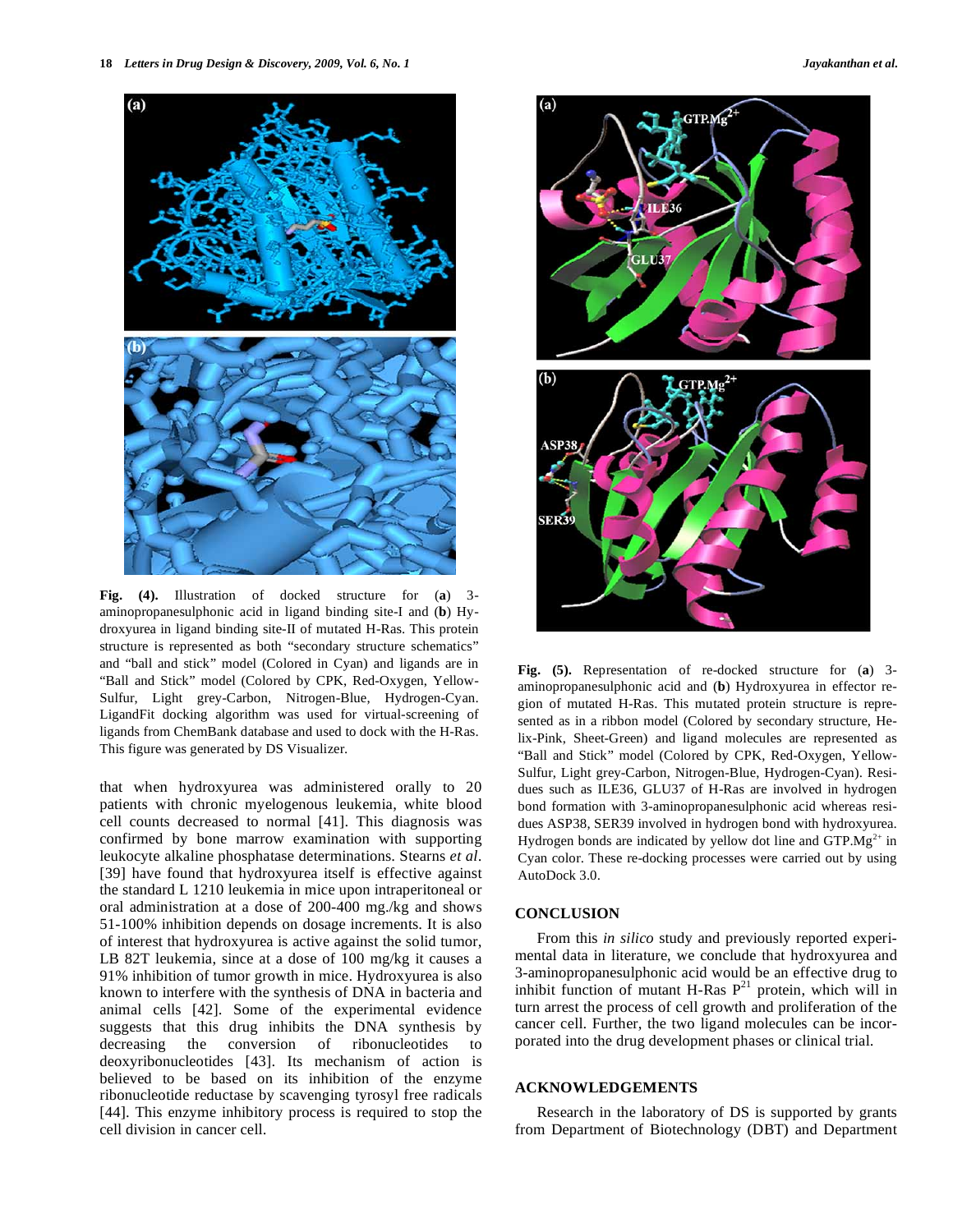of Information Technology (DIT), Government of India, New Delhi.

#### **ABBREVIATIONS**

- PDB = Protein data Bank
- $GAP = GTP$ ase activating protein
- GEF = Guanine nucleotide exchange factor
- $RDB =$ Ras binding domain
- $RDH$  = Ras binding helix

#### **REFERENCES**

- [1] Valencia, A.; Chardin, P.; Wittinghofer, A.; Sander, C. The ras protein family: Evolutionary tree and role of conserved amino acids. *Biochemistry,* **1991**, *30*, 4637-4648.
- [2] Barbacid, M. *Ras* genes. *Annu. Rev. Biochem.,* **1987**, *56*, 779-827.
- [3] Khosravi-far, R.; Der, C.J. The ras signal transduction pathway. *Cancer Metastasis Rev*., **1994**, *13*, 67-89.
- [4] Spandidos, D.A.; Wilkie, N.M. Malignant transformation of early passage rodent cells by a single mutated human oncogene. *Nature,* **1984**, *310*, 469-475.
- [5] Russo, A.; Bazan, V.; Agnese, V.; Rodolico, V.; Gebbia, N. Prognostic and predictive factors in colorectal cancer: Kirsten Ras in CRC (RASCAL) and TP53CRC collaborative studies. *Ann. Oncol*., **2005**, *4,* 44-49.
- [6] Oxford, G.; Theodorescu, D. The role of Ras superfamily proteins in bladder cancer progression. *J. Urol.,* **2003**, *170*, 1987-1993.
- [7] John, J.; Frech, M.; Wittinghofer, A. Biochemical properties of Haras encoded p21 mutants and mechanism of the autophosphorylation reaction. *J. Biol. Chem*., **1988**, *263*, 11792-11799.
- [8] Kotting, C.; Blessenohl, M.; Suveyzdis, Y.; Goody, R.S.; Wittinghofer, A.; Gerwert, K. A phosphoryl transfer intermediate in the GTPase reaction of Ras in complex with its GTPase-activating protein. *Proc. Natl. Acad. Sci. USA,* **2006**, *103*, 13911-13916.
- [9] Kiaris, H.; Spandidos, D.A. Mutations of *ras* genes in human tumors. *Int. J. Oncol*., **1995**, *7*, 413-421.
- [10] Bos, J.L. *Ras* oncogenes in human cancer. *Cancer Res.,* **1989**, *49*, 4682-4689.
- [11] Henson, E.S.; Gibson, S.B. Surviving cell death through epidermal growth factor (EGF) signal transduction pathways: Implications for cancer therapy. *Cell. Signal,* **2006**, *18*, 2089-2097.
- [12] Ohkanda, J.; Knowles, D.B.; Blaskovich, M.A.; Sebti, S.M.; Hamilton, A.D. Inhibitors of protein farnesyltransfeRase as novel anticanceragents*. Curr. Top. Med. Chem*., **2002**, *2*, 303-323.
- [13] Gibbs, J.B.; Marshall, M.S. The *Ras* oncogene-an important regulatory element in lower eukaryotic organisms. *Microbiol. Rev*., **1989**, *53*, 171-185.
- [14] Vincent, S.; Djulbegovic, B. Oncology treatment recommendations can be supported only by 1-2% of high-quality published evidence. *Cancer Treat. Rev*., **2005**, *31*, 319-322.
- [15] Sams-Dodd, F. Target-based drug discovery: Is something wrong? *Drug Discov. Today ,* **2005**, *10*, 139-147.
- [16] Maruta, H.; Burgess, A.W. Regulation of the ras signalling network. *Bioessays* ,**1994**, *16*, 489-496.
- [17] Ahmadian, M.R.; Stege, P.; Scheffzek, K.; Wittinghofer, A. Confirmation of the arginine-finger hypothesis for the GAP-stimulated GTP-hydrolysis reaction of Ras. *Nat. Struct. Biol.,* **1997**, *4*, 686- 689.
- [18] De Vries-Smits, A.M.; Burgering, B.M.; Leevers, S.J.; Marshall, C.J.; Bos, J.L. Involvement of p21 Ras in activation of extracellular signal-regulated kinase 2. *Nature*, **1992**, *357*, 602-604.
- [19] Sigal, I.S.; Gibbs, J.B.; D'Alonzo, J.S.; Scolnick, E.M. Identification of effector residues and a neutralizing epitope of Ha-rasencoded p21. *Proc. Natl. Acad. Sci*. *USA,* **1986**, *83*, 4725-4729.
- [20] Fujita-Yoshigaki, J.; Shirouzu, M.; Ito, Y.; Hattori, S.; Furuyama, S.; Nishimura, S.; Yokoyama, S. A constitutive effector region on the C-terminal side of switch I of the Ras protein. *J. Biol. Chem.*, **1995**, *270*, 4661-4667.
- [21] Yamasaki, K.; Kawai, G.; Ito, Y.; Muto, Y.; Fujita, J.; Miyazawa, T.; Nishimura, S.; Yokoyama, S. Conformation change of effector-

region residues in antiparallel β-sheet of human c-Ha-ras protein on GDP→GTPγS exchange: A two-dimensional NMR study. *Biochem. Biophys. Res. Commun*., **1989**, *162*, 1054-1062.

- [22] Milburn, M.V.; Tong, L.; Devos, A.M.; Brunger, A.; Yamaizumi.; Nishimura, S.; Kim, S.H. Molecular switch for signal transduction: structural differences between active and inactive forms of protooncogenic ras proteins. *Science,* **1990**, *24*, 939-945.
- [23] Koide.H.; Satoh, T.; Nakafuku, M.; Kaziro. Y. GTP-dependent association of Raf-1 with Ha-Ras: Identification of Raf as a target downstream of Ras in mammalian cells. *Proc. Natl. Acad. Sci. USA,* **1993**, *90*, 8683-8686.
- [24] Chuang, E.; Barnard, D.; Hettich, L.; Zhang, X.F.; Avruch, J.; Marshall, M.S. Critical binding and regulatory interactions between Ras and Raf occur through a small, stable N-terminal domain of Raf and specific Ras effector residues. *Mol. Cell Biol.,* **1994**, *14*, 5318-5325.
- [25] Khazak, V.; Astsaturov, I.; Serebriiskii, I.G.; Golemis, E.A. Selective Raf inhibition in cancer therapy. *Expert Opin. Ther. Targets,* **2007**, *11*, 1587-1609.
- [26] Roberts, P.J.; Der, C.J. Targeting the Raf-MEK-ERK mitogenactivated protein kinase cascade for the treatment of cancer. *Oncogene,* **2007**, *26*, 3291-3310.
- [27] Konstantinopoulos, P.A.; Karamouzis, M.V.; Papavassiliou, A.G. Post-translational modifications and regulation of the RAS superfamily of GTPases as anticancer targets. *Nat. Rev. Drug Discov.,* **2007**, *6*, 540-555.
- [28] Herrmann, C.; Block, C.; Geisen, C.; Haas, K.; Weber, C.; Winde, G.; Moroy, T.; Muller, O. Sulindac sulfide inhibits Ras signaling. *Oncogene,* **1998**, *17*, 1769-1776.
- [29] Clark, G.J.; Drugan, J.K.; Terrell, R.S.; Bradham, C.; Der C.J.; Bell, R.M.; Campbell, S. Peptides containing a consensus Ras binding sequence from Raf-1 and the GTPase activating protein NF1 inhibit Ras function. *Proc. Natl. Acad. Sci. USA,* **1996**, *93*, 1577- 1581.
- [30] Barnard, D.; Sun, H.; Baker, L.; Marshall, M.S. *In vitro* inhibition of Ras-Raf association by short peptides. *Biochem. Biophys. Res. Commun*. ,**1998**, *247*, 176-180.
- [31] Kato-Stankiewicz, J.; Hakimi, I.; Zhi, G.; Zhang, J.; Serebriiskii, I.; Guo, L.; Edamatsu, H.; Koide, H.; Menon, S.; Eckl, R.; Sakamuri, S.; Lu, Y.; Chen, QZ.; Agarwal, S.; Baumbach, WR.; Golemis, EA.; Tamanoi, F.; Khazak, V. Inhibitors of Ras/Raf-1 interaction identified by two-hybrid screening revert Ras-dependent transformation phenotypes in human cancer cells. *Proc. Natl. Acad. Sci. USA*, **2002**, *99*, 14398-14403.
- [32] Skobeleva, N.; Menon, S.; Weber, L.; Golemis, E.A.; Khazak, V. *In vitro* and *in vivo* synergy of MCP compounds with mitogenactivated protein kinase pathway- and microtubule-targeting inhibitors. *Mol. Cancer Ther.,* **2007**, *6*, 898-806.
- [33] Berman, H.M.; Westbrook, J.; Feng, Z.; Gilliland., G.; Bhat, T.N.; Weissig,H.; Shindyalov, I.N.; Bourne, P.E. The Protein Data Bank. *Nucleic Acids Res*., **2000**, *28*, 235-242.
- [34] Zeng, J.; Fridman, M.; Maruta, H.; Treutlein, H.R.; Simonson, T. Protein-protein recognition: an experimental and computational study of the R89K mutation in Raf and its effect on Ras binding. *Protein Sci*., **1999**, *8*, 50-64.
- [35] Morris, G.M.; Goodsell, D.S.; Halliday, R.S.; Huey, R.; Hart, W.E.; Belew, R.K.; Olson, A.J. Automated docking using a Lamarckian genetic algorithm and and empirical binding free energy function. *J. Comput. Chem*., **1998**, *19*, 1639-1662.
- [36] Wishart, D.S.; Knox, C.; Guo, A.C.; Shrivastava, S.; Hassanali, M.; Stothard, P.; Chang, Z.; Woolsey, J. DrugBank: a comprehensive resource for *in silico* drug discovery and exploration. *Nucleic Acids Res*., **2006**, *34*, D668-672.
- [37] Venkatachalam, C.M.; Jiang, X.; Oldfield, T.; Waldman M. LigandFit: a novel method for the shape-directed rapid docking of ligands to protein active sites. *J. Mol. Graph. Model* **2003**, *21*, 289- 307.
- [38] Palmi, M.; Youmbi, G.T.; Fusi, F.; Sgaragli, G.P.; Dixon, H.B.; Frosini, M.; Tipton, K.F. Potentiation of mitochondrial Ca2+ sequestration by taurine. *Biochem. Pharmacol*., **1999**, *58*, 1123-1131.
- [39] Stearns,B.; Losee, K.A.; Bernstein, J. Hydroxyurea. A new type of potential antitumor agent. *J. Med. Chem.,* **1963**, *6*, 201-201.
- [40] Krackoff, I.H.; Savel, H.; Murphy, M.L. Phase II studies of hydroxyurea (NSC-32065) in adults: clinical evaluation. *Cancer Chemother. Rep.,* **1964**, *40*, 53-55.
- [41] Kennedy, B.J. Hydroxyurea therapy in chronic myelogenous leukemia. *Cancer*, **1972**, *29*, 1052-1055.